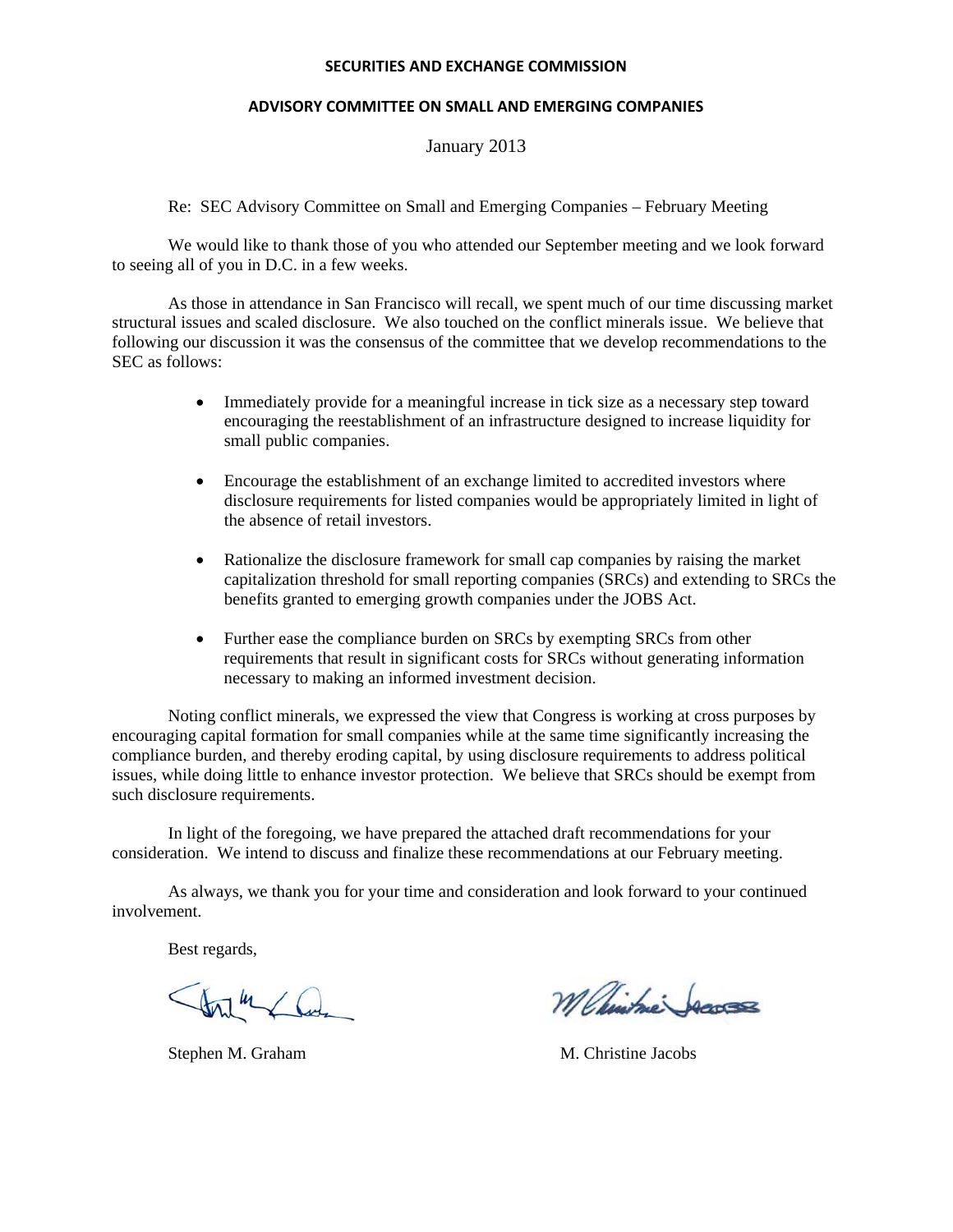#### **Recommendations Regarding Trading Spreads for Smaller Exchange-Listed Companies**

 $[ ], 2013$ 

#### AFTER CONSIDERING THAT:

- 1. Section 106(b) of the Jumpstart Our Business Startups Act (JOBS Act), enacted on April 5, 2012, directed the U.S. Securities and Exchange Commission (Commission) to conduct a study examining the impact of the transition to trading and quoting securities on U.S. securities exchanges in one penny increments, called "decimalization," on the number of initial public offerings (IPOs), the impact of decimalization on liquidity for securities of small and middle capitalization companies, and whether there is sufficient economic incentive to support trading operations in these securities in one penny increments.
- 2. In July 2012, the Commission delivered to Congress the report of the staff of the Commission required by Section 106(b), entitled "Report to Congress on Decimalization," which the Committee has reviewed and considered. Based on the review conducted in connection with the preparation of the report, the staff recommended that the Commission not proceed with a specific rulemaking to increase tick sizes at this time, as provided for in Section 106(b) of the JOBS Act, but recommended that the Commission should consider the additional steps that may be needed to determine whether such rulemaking should be undertaken in the future.
- 3. This Committee considered the issue of tick sizes for equity securities of smaller exchange-listed companies at public meetings on June 8, 2012, September 7, 2012 and February 1, 2013.
- 4. The Committee believes that providing economic incentives to market participants that would encourage the provision of trading support to the equity securities of small and middle capitalization companies, which includes market making and providing research analyst support, could serve to increase the liquidity for the equity securities of small and middle capitalization companies, which would enhance the attractiveness of the IPO market for small companies and the ability of small and middle-capitalization companies to raise capital.
- 5. This Committee has concluded that a change in the method for determining tick sizes for equity securities of smaller exchange-listed companies is the type of economic incentive market participants may require to provide the trading support for the equity securities of small and middle capitalization companies that is necessary to increase their liquidity and facilitate IPOs and capital formation.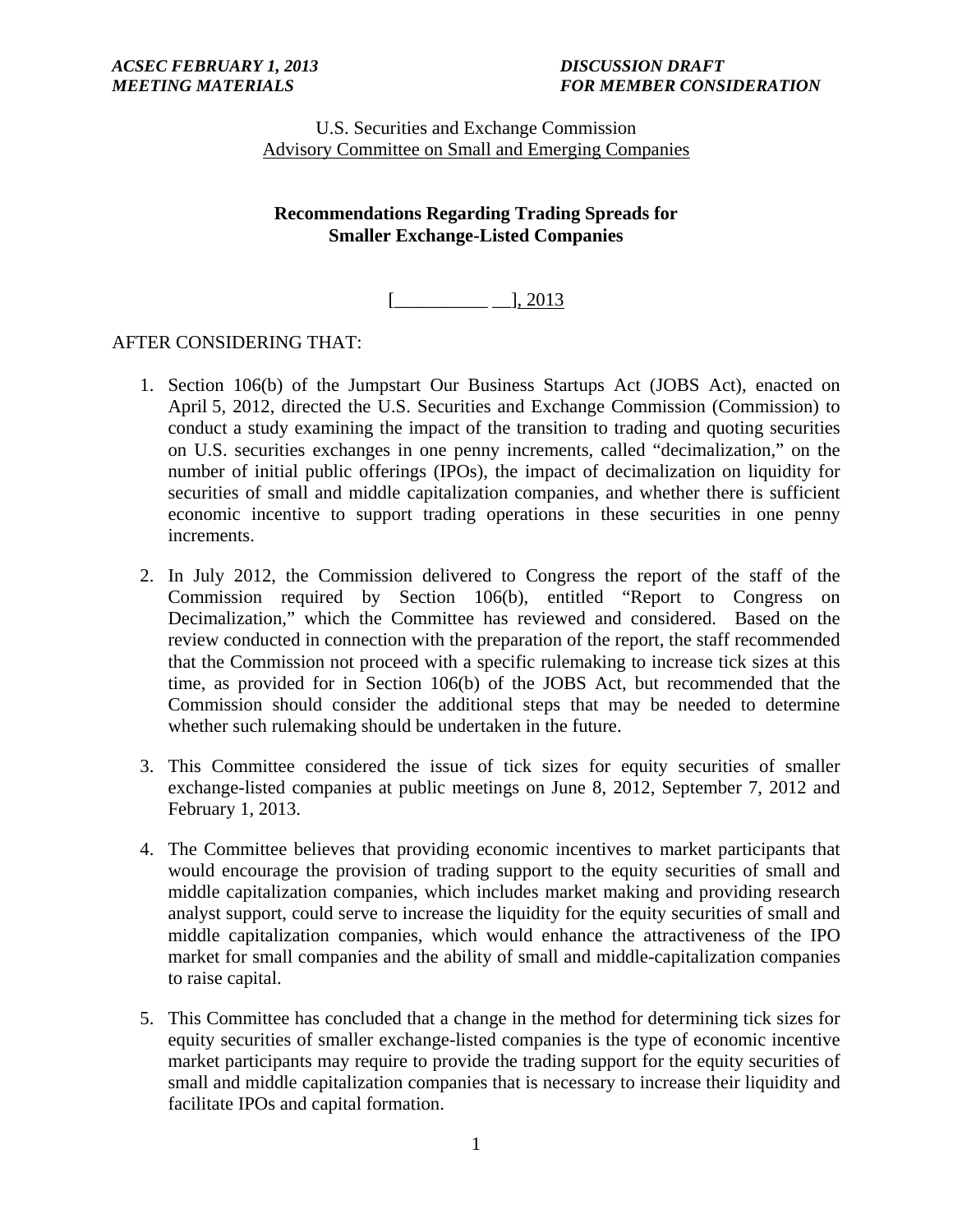## *ACSEC FEBRUARY 1, 2013 DISCUSSION DRAFT*

## **FOR MEMBER CONSIDERATION**

#### THE COMMITTEE RECOMMENDS THAT:

The Commission adopt rules to increase tick size for smaller exchange-listed companies in the United States that will allow such companies to choose their own tick size within a range designated by the Commission.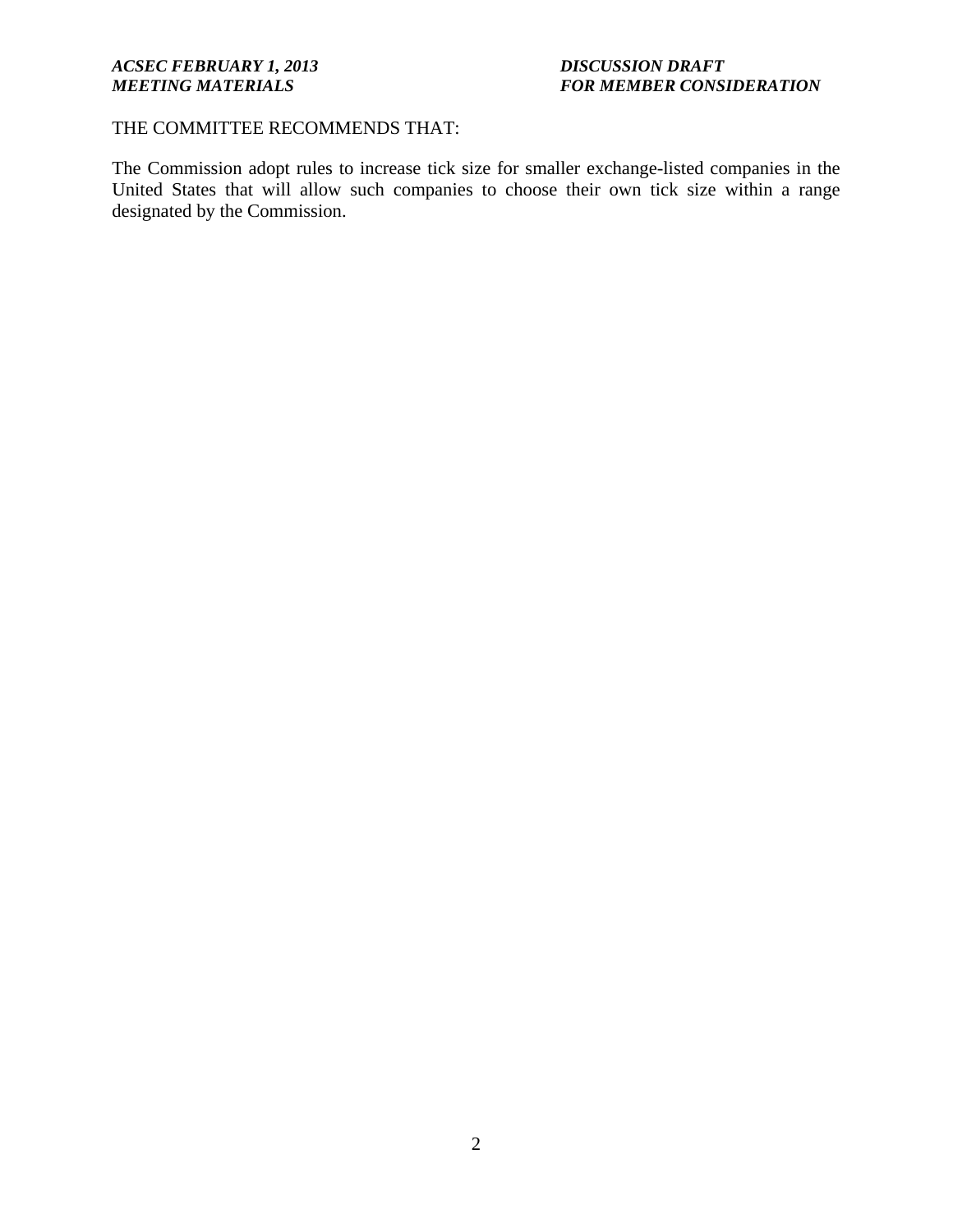$[ ], 2013$ 

### AFTER CONSIDERING THAT:

- 1. Although the regulatory regime under which the U.S. equity markets operate permits flexibility in establishing listing standards, the Committee believes that these markets often fail to offer a satisfactory listing venue for small and emerging companies.
- 2. The failure of U.S. equity markets to offer a satisfactory listing venue for small and emerging companies undermines entrepreneurship and weakens the broader U.S. economy.
- 3. Establishing a separate U.S. equity market specifically for small and emerging companies, where they would be subject to a regulatory regime strict enough to protect investors but flexible enough to accommodate innovation and growth, offers promise of providing a satisfactory listing venue for small and emerging companies.
- 4. A possible feature of an appropriate regulatory regime for such a market would be limiting investor participation to sophisticated investors who meet a standard designed to assure that the regulatory protection afforded is appropriate given the characteristics of those investors.

## THE COMMITTEE RECOMMENDS THAT:

The U.S. Securities and Exchange Commission should facilitate and encourage the creation of a separate U.S. equity market or markets for small and emerging companies, in which investor participation would be limited to sophisticated investors, and small and emerging companies would be subject to a regulatory regime strict enough to protect such investors but flexible enough to accommodate innovation and growth by such companies.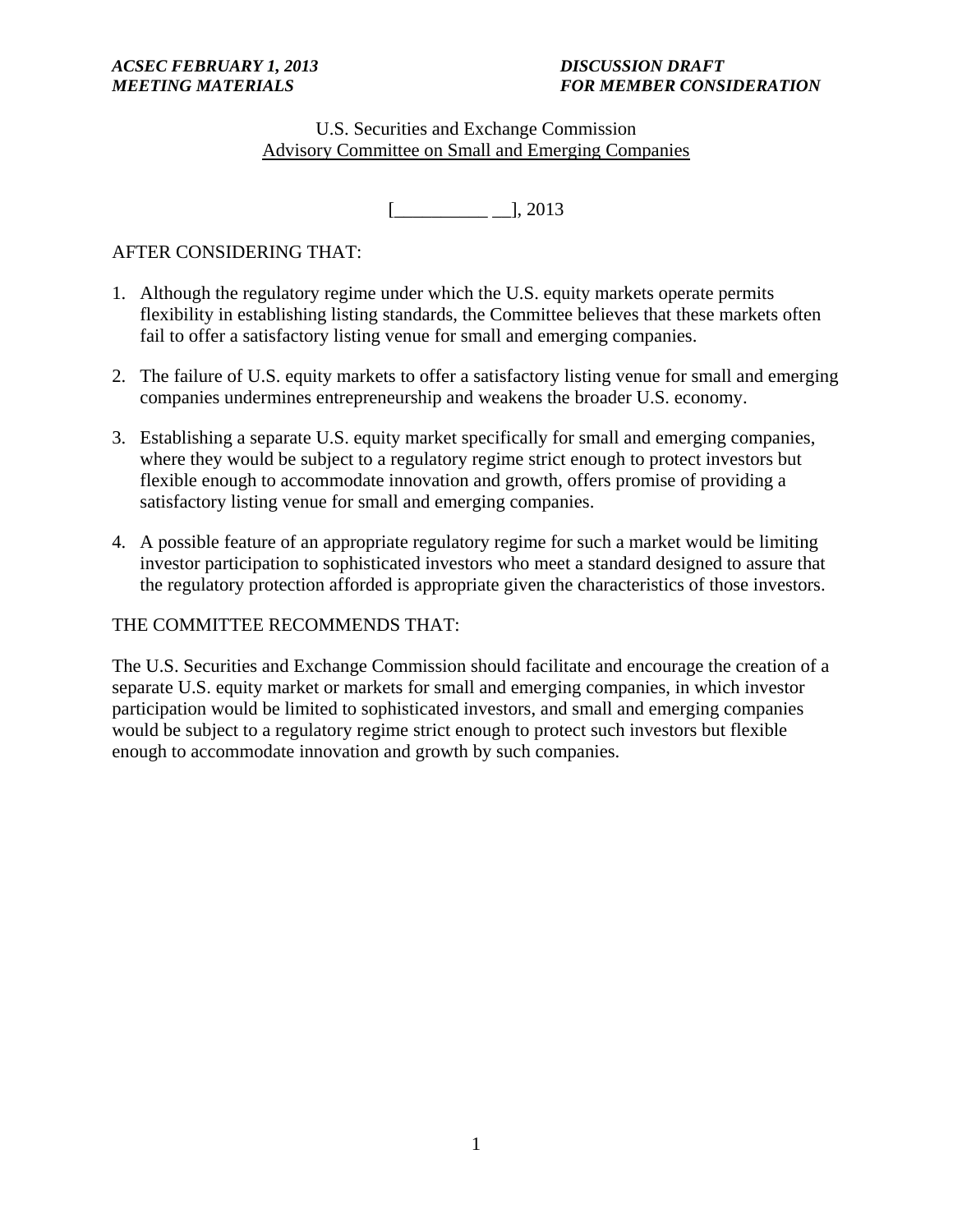## **Recommendations Regarding Disclosure and Other Requirements for Smaller Public Companies**

 $\lbrack 2013 \rbrack$ 

### AFTER CONSIDERING THAT:

- 1. Small businesses have historically played a significant role as drivers of economic activity, innovation and job creation in the United States.
- 2. The U.S. Securities and Exchange Commission (Commission) has provided for simplified disclosure and reporting for smaller issuers for over 30 years. Under current Commission rules, "smaller reporting companies" have certain scaled disclosure and reporting requirements available to them. The rules define "smaller reporting company" as a company with less than \$75 million in common equity public float, or, if unable to calculate the public float, companies with less than \$50 million in annual revenues.
- 3. The Jumpstart Our Business Startups Act (JOBS Act), enacted on April 5, 2012, created a new category of company called an "emerging growth company," to which certain scaled disclosure and other requirements apply at the time of the company's initial public offering (IPO) and for a specified period thereafter. An emerging growth company is defined as a company with total annual gross revenues of less than \$1 billion during its most recently completed fiscal year. The JOBS Act includes a "start date" condition for the emerging growth company category that provides that only a company whose IPO occurred after December 8, 2011 may be considered an emerging growth company. A company retains its status as an emerging growth company until the earliest of the following:
	- o its total annual gross revenue reach \$1 billion or more;
	- o it is deemed to be a large accelerated filer under Exchange Act Rule 12b-2;
	- $\circ$  it has issued more than \$1 billion in non-convertible debt in the previous three years; or
	- o the last day of issuer's fiscal year following the fifth anniversary of the issuer's first registered sale of common equity securities.
- 4. The scaled disclosure requirements available to smaller reporting companies overlap with those available to emerging growth companies, but the provisions are not identical. In many cases, the disclosure requirements applicable to smaller reporting companies are less burdensome than those applicable to emerging growth companies, with a few notable exceptions, such as exemptions from the requirement to provide an auditor attestation report under Section 404(b) of the Sarbanes-Oxley Act of 2002 (Sarbanes-Oxley Act), and exemptions from certain provisions of the Dodd-Frank Wall Street Reform and Consumer Protection Act (Dodd-Frank Act) relating to executive compensation.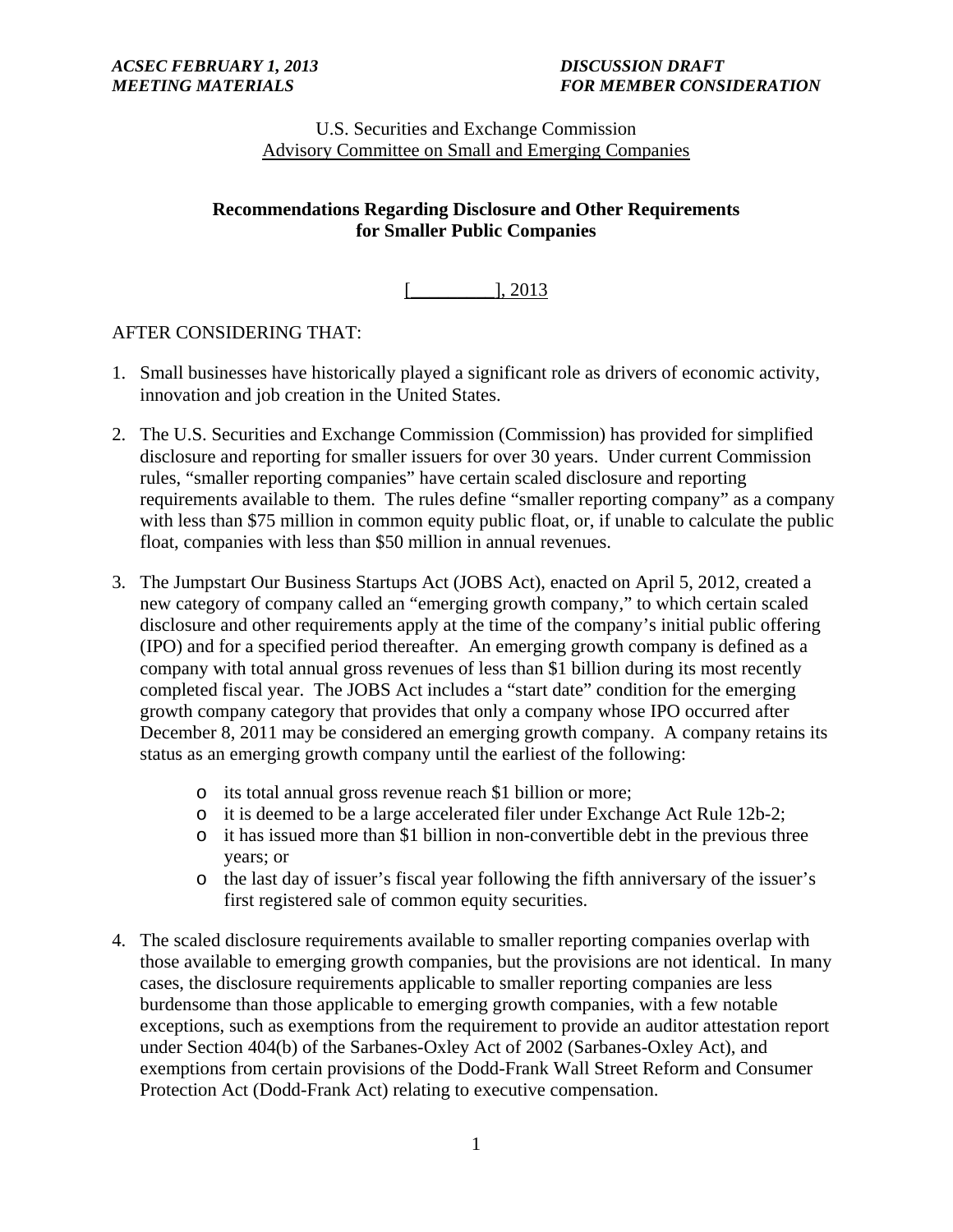## *ACSEC FEBRUARY 1, 2013 DISCUSSION DRAFT*

# *MEETING MATERIALS FOR MEMBER CONSIDERATION*

- 5. Companies that are considered smaller reporting companies may have revenue that is considerably less than the \$1 billion threshold for the emerging growth company category, but because of the "start date" and the five-year anniversary conditions for the emerging growth company category, existing smaller reporting companies are unable to take advantage of the provisions of the JOBS Act.
- 6. The Committee believes that expanding the scaled and other regulatory relief provided to smaller reporting companies to include some of the regulatory relief provided to emerging growth companies under the JOBS Act would be helpful to facilitate innovation and job creation by smaller companies without adverse effects on investor protection.
- 7. The Committee also believes that regulatory relief should be provided to smaller reporting companies with respect to certain of the Commission's other disclosure requirements that place a disproportionate burden on smaller reporting companies in terms of the cost of, and time spent on, compliance with such requirements. These include the exhibit filing requirement for all material contracts not made in the ordinary course of business, as well as the requirement that all issuers submit financial information in XBRL format for periodic reports and other public filings.
- 8. The Committee also believes that the current threshold for the smaller reporting company is too low and the Committee believes that expanding the companies that could qualify as smaller reporting companies would further encourage more robust smaller company participation in the capital markets without adverse effects on investor protection.
- 9. According to data provided by the Commission's staff, in 2011, there were approximately 8,100 operating companies that filed annual reports on Form 10-K with the Commission, and the staff estimates that approximately 59% had a public float of less than \$75 million, approximately 11% had public float between \$75 million and \$250 million and approximately 6% had public float between \$250 million and \$500 million.

### THE COMMITTEE RECOMMENDS THAT:

- 1. The Commission revise the definition of "smaller reporting company" in Rule 405 under the Securities Act of 1933, Rule 12b-2 under the Securities Exchange Act of 1934 (Exchange Act), and Item 10 of Regulation S-K to include issuers with public float up to \$[250] million.
- 2. The Commission revise its disclosure and other rules applicable to smaller reporting companies to incorporate exemptions from the following requirements, which are available to emerging growth companies under the JOBS Act:
	- $\circ$  the requirement to provide an auditor attestation report under Section 404(b) of the Sarbanes-Oxley Act,
	- $\circ$  the requirement in Exchange Act Section 14A(a) to conduct shareholder advisory votes on executive compensation and on the frequency of such votes;
	- $\circ$  the requirement in Exchange Act Section 14A(b) to provide disclosure about and conduct shareholder advisory votes on golden parachute compensation;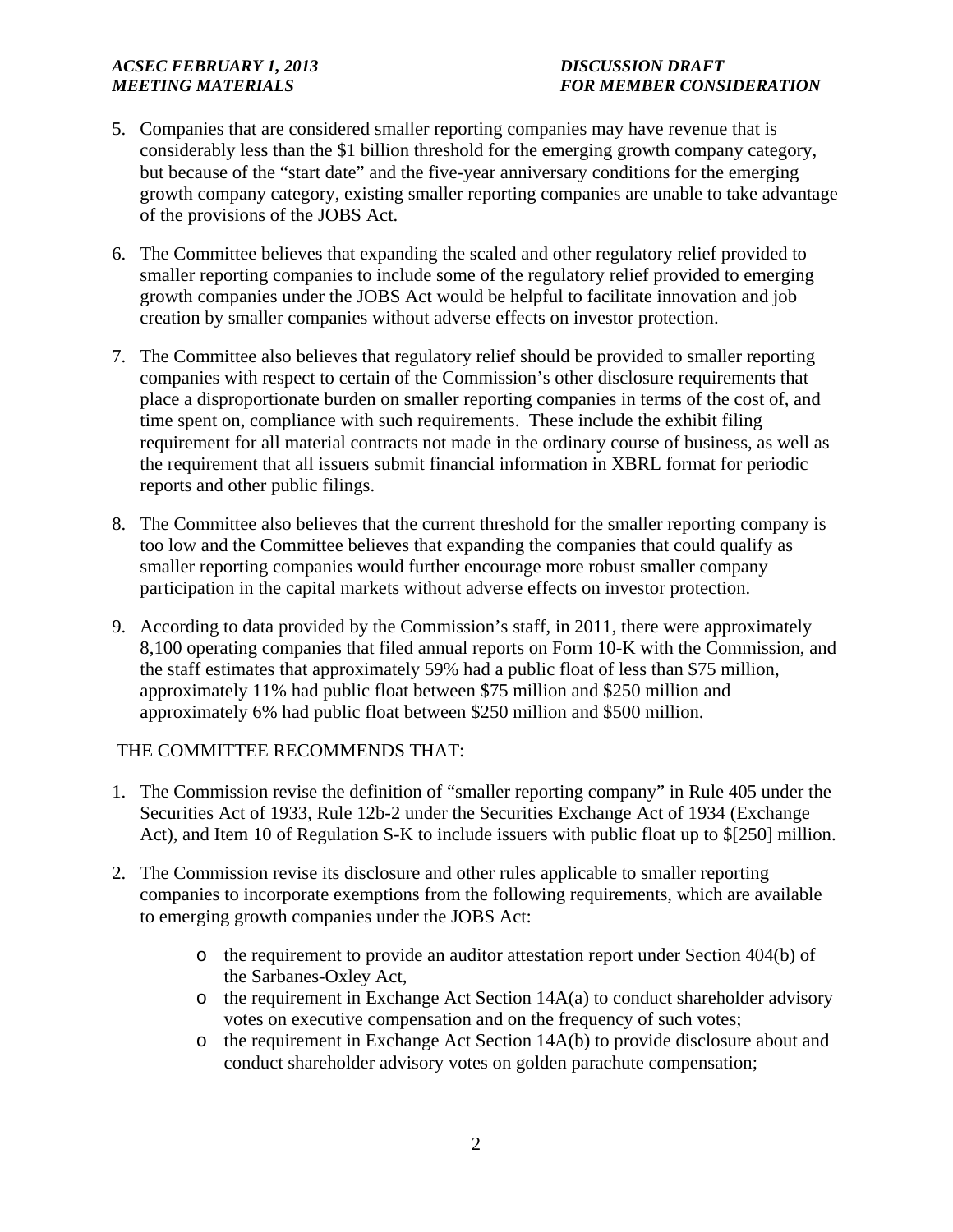# *MEETING MATERIALS FOR MEMBER CONSIDERATION*

- o the requirement in Section 953(b) of the Dodd-Frank Act to provide disclosure of the ratio of the median annual total compensation of all employees of the issuer to the annual total compensation of the chief executive officer (when adopted);
- $\circ$  the requirement in Exchange Act Section 14(i) to provide disclosure of the relationship between executive compensation and issuer financial performance (when adopted);
- $\circ$  in the case of a new or revised financial accounting standard that has different compliance dates for public and private companies, the requirement to comply with any such financial accounting standard until the date that a private company is required to comply; and
- o any rules of the Public Company Accounting Oversight Board requiring mandatory audit firm rotation or a supplement to the auditor's report in which the auditor would be required to provide additional information about the audit and the financial statements of the issuer (auditor discussion and analysis).
- 3. The Commission specify that such scaled disclosure and other provisions shall be available to a smaller reporting company for as long as the company meets the revised smaller reporting company definition.
- 4. The Commission revise the material contracts exhibit filing requirement in Item  $601(b)(10)$ of Regulation S-K to provide that smaller reporting companies will not be required to file schedules or similar attachments to such exhibits unless such schedules or attachments contain information which is material to an investment decision and which is not otherwise disclosed in the agreement or the disclosure document.
- 5. The Commission revise its rules to provide an exemption for smaller reporting companies from the requirement to submit financial information in XBRL format for periodic reports and other public filings.